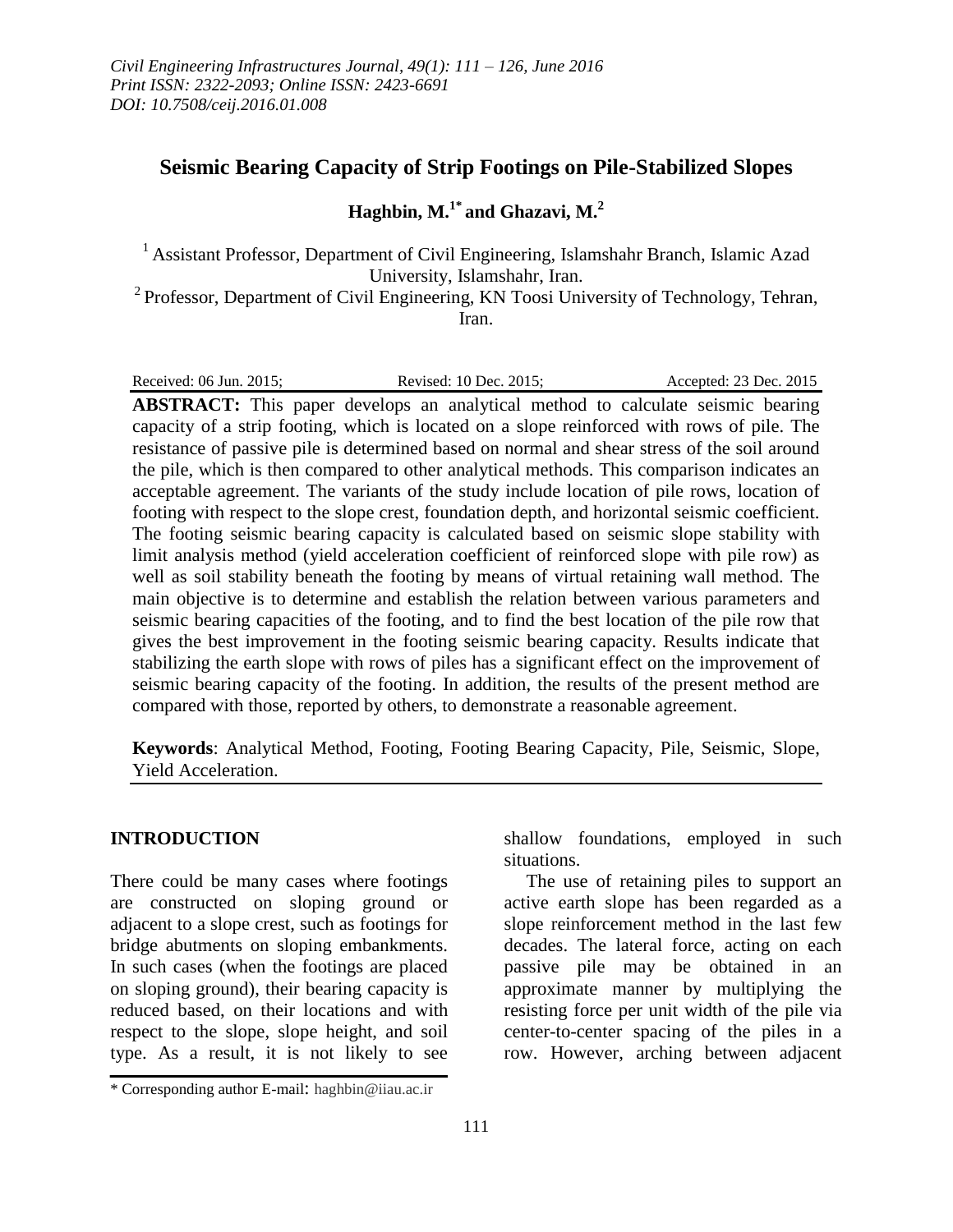piles should be taken into consideration so that the force acting on the piles is determined more accurately.

Several analytical methods were suggested to determine the effects of pile on slope stability (Auslio et al., 2001; Hassiotist and Chameau, 1997; Munawir et al., 2013; Liu and Geo, 2015; Mehmetl, 2009; Ren-Ping, 2009; Azzam, 2010; Mofidi et al., 2014; Farzaneh et al., 2009). Xinpo et al. (2010) studied seismic stability of the slope, reinforced with a row of pile. For so doing he made use of a limit analysis method in which the seismic displacement and yield acceleration of the reinforced slope were determined. Several studies have been conducted in order to find out the best position of stabilizing pile row within a slope (Hassiotist and Chameau, 1997; Ito et al., 1975). Besides, numerical methods were used to determine the safety factor of the reinforced slope with pile row (Wei and Cheng, 2009).

Mostafa and Sawwaf (2005) reported experimental results of bearing capacity of the strip footing on the slope, reinforced with a pile row and sheet-pile. Also numerical studies were reported about bearing capacity of footing on the pilestabilized slopes as well (Munawir et al., 2013).

Scientific investigations use analytical, numerical, or experimental approaches. While experimental methods are often costly and time-consuming, they can be used to verify the results from other methods with the conventional methods to solve problems being the analytical ones. In many cases, we cannot find analytical solutions for practical problems, in which case the governing equations must be solved numerically in spite of approximate approach. In addition, problem's solutions in numerical methods must be validated experimentally or analytically by the works of others from the literature.

Although previous researches have not presented any analytical method to determine the bearing capacity of footing on pile stabilized slope, they have given numerical and experimental ones (Mostafa and Sawwaf, 2005; Munawir et al., 2013). As a 3D method is time-consuming, especially for a dynamic analysis, parametric studies with such a method get complicated. Moreover, seismic bearing capacity of footing on the pile stabilized slope cannot be simply determined with experimental and numerical methods. The story is, however, different with the analytical method which takes less time.

Most of previous studies on pilestabilized slopes have only considered slope stability, whereas the improvement of loadcarrying characteristics of shallow footings, supported on the pile stabilized slopes has rarely given any proper attention. In this paper, an analytical method is developed to determine the seismic bearing capacity of strip footing on the pile-reinforced slope. The bearing capacity is calculated based on seismic slope stability by means of limit analysis method, as well as seismic stability of soil beneath the footing via both limit analysis and virtual retaining wall methods. The minimum seismic bearing capacity between the two methods is selected as seismic bearing capacity of the footing. The varied parameters, investigated in this study, include location of pile rows, location of footing relative to the slope crest, foundation depth, and horizontal seismic coefficient, mainly to determine and establish a connection of some sort between these parameters and the seismic bearing capacity of the footing, and to find out the best location of the piles row which gives the best improvement in the footing seismic bearing capacity.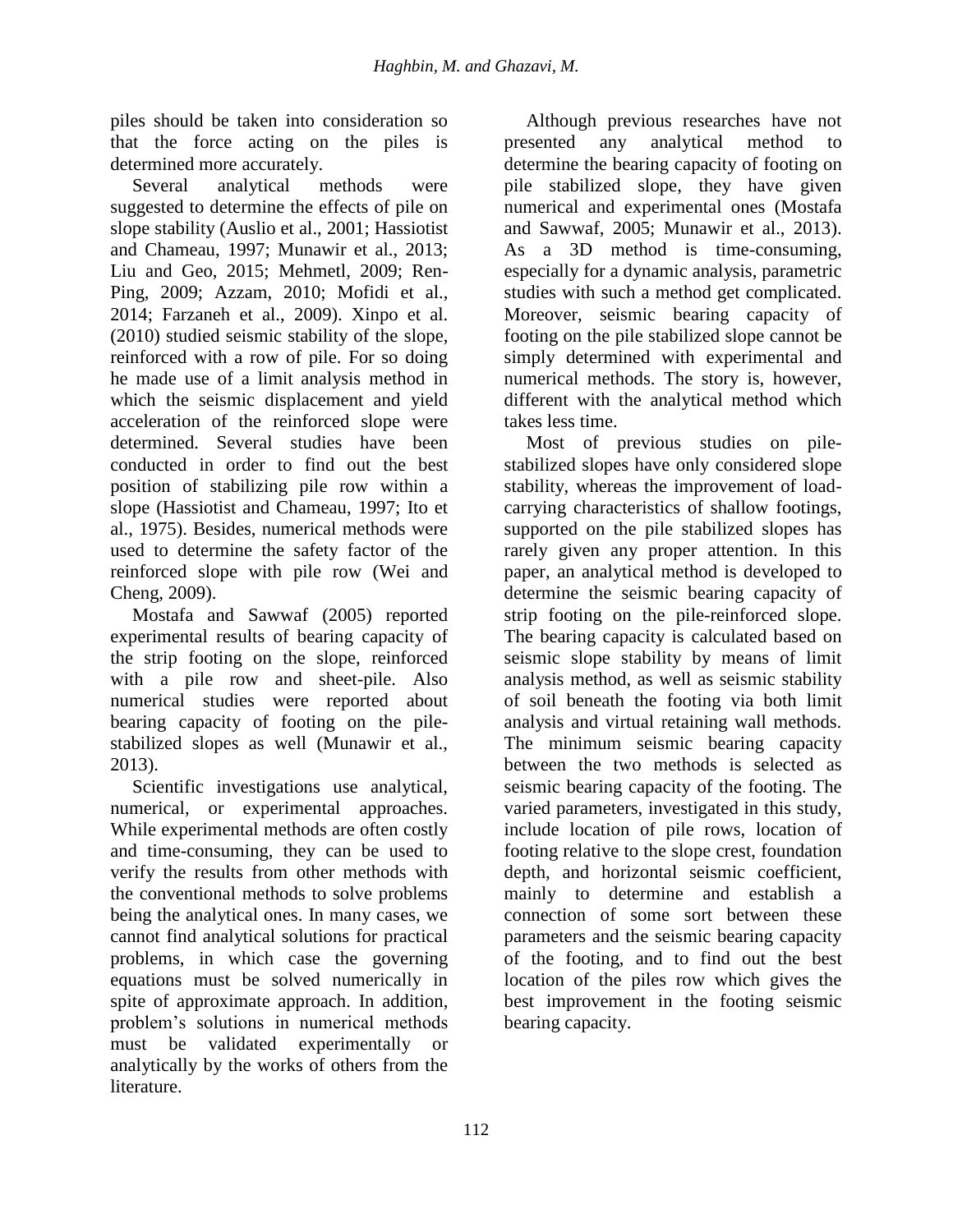## **ANALYSIS METHOD**

The seismic bearing capacity of a footing on pile-reinforced slope was studied analytically. It is calculated based on soil stability beneath the footing, determined from both virtual retaining wall method and seismic slope stability. Seismic stability of slopes, reinforced with rows of pile, is analyzed using kinematic theory of limit analysis within the framework of the pseudo-static approach. As a matter of fact, the present study employs supper bound limit analysis method. The first step to achieve this goal is to determine pile resistance against soil movement, as seismic slope stability and soil stability beneath the footing depend on the lateral resistance of the passive pile in a slope. It is assumed here that soil failure obeys Mohr-Coulomb yield criterion.

Ito and Matsui (1975) presented a method to calculate lateral pressures on piles located passively in a plastically-deforming ground, considering the soil squeeze between the piles (Figure 1). They considered two types of plastic states in the ground, surrounding the passive pile. One state, referred to as the theory of plastic deformation, satisfies Mohr-Coulomb yield criterion while the other state, known as the theory of plastic flow, considers the ground as a visco-plastic solid material. In fact, this method calculates the total force, applied on piles, along with the soil between the piles, with the force on the soil between the piles, subtracted from the total force. Afterwards, the force, applied on each pile, is determined (Figure 1)

Ito and Matsui's method (1975) has a limited range of assumptions, valid only for rigid piles, one pile row, and fixed piles in stable layer. The method is unable to consider the effect of earth slope and seismic loading. The proposed method, however, ameliorates these limiting assumptions when determining passive pile resistance. Previous studies confirmed the results from their method so long as its assumptions were similar to the field data. Therefore, Ito and Matsui method has been used to show the validity of the one, proposed in this paper.

When the piles spacing in a row is minimum (ratio of spacing to diameter of piles is equal to 2.5), lateral resistance of the passive pile at various depths is determined, using Eq.  $(1)$  (Figure 2).

$$
p_u = (\eta K_p^2 \chi + \eta K_{pc}^2 c)b + (\xi K \chi \tan \delta)b \quad (1)
$$

in which  $\gamma$ : is soil density,  $c$ : is soil cohesion,  $z$ : is depth,  $\xi$ : is shape factor, b: is pile diameter,  $\eta$ : is shape factor,  $K_p$ : is soil passive pressure coefficient,  $K_{pc}$ : is passive coefficient of soil cohesion,  $\delta$ : is friction between soil and pile, and  $K$ : is coefficient of lateral earth pressure (ratio of horizontal to vertical effective stress,  $1-\sin\phi$ ). Both  $K_p$  and  $K_{pc}$  are determined with Coulomb method.

$$
K_{p} = \frac{\cos^{2}(\phi + \theta - \psi)}{\cos^{2} \theta \cos^{2} \psi \cos(\theta - \delta - \psi)} \left[ 1 - \sqrt{\frac{\sin(\phi + \delta)\sin(\phi + \beta - \psi)}{\cos(\theta - \delta - \psi)} \cos(\theta - \beta)} \right]^{2}
$$
(2)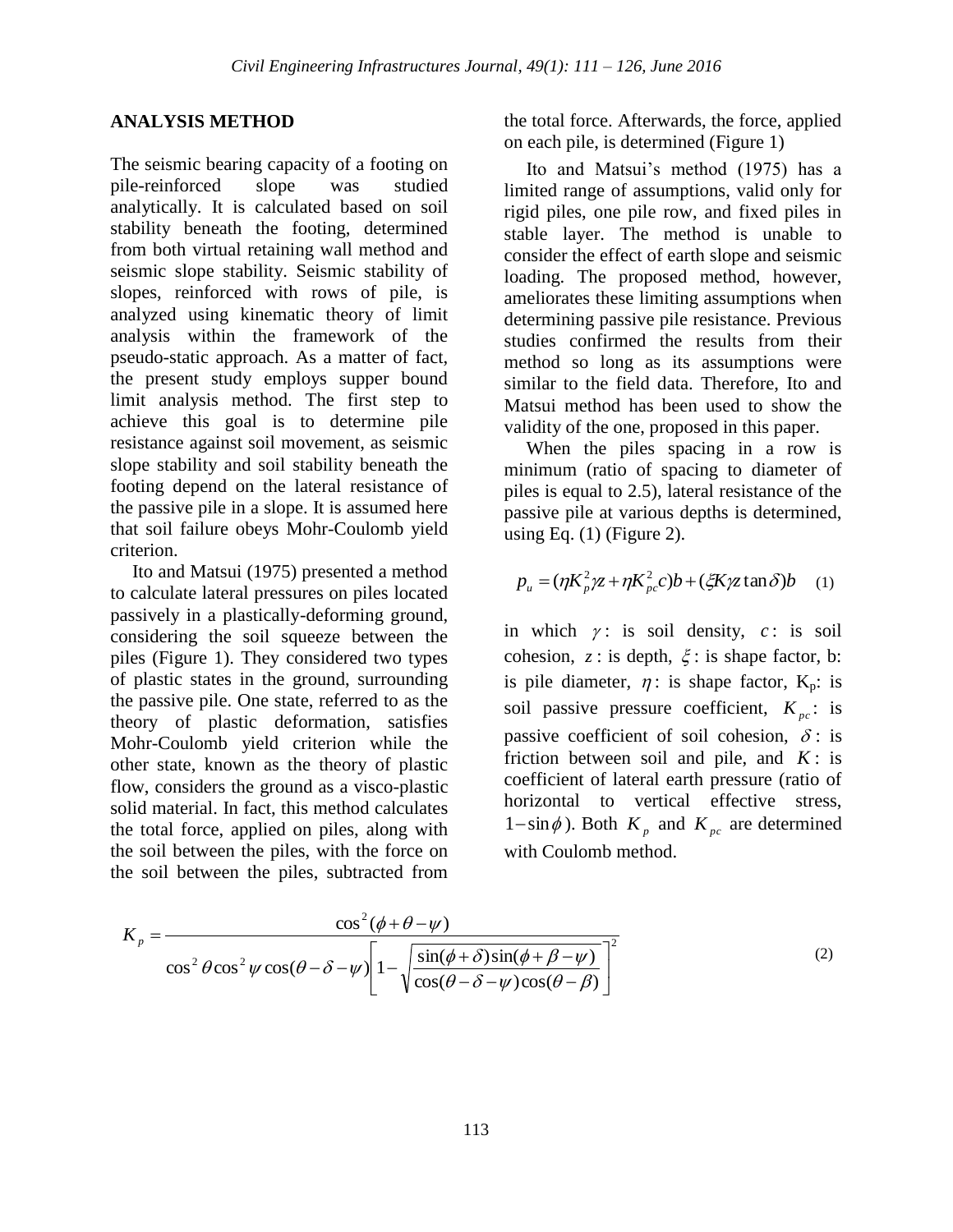

**Fig. 1.** Plastic deformation of ground around stabilizing piles (Ito et al., 1975)



**Fig. 2.** Distribution of frontal soil resistance and side shear resistance in passive pile (Hassiotist et al., 1997)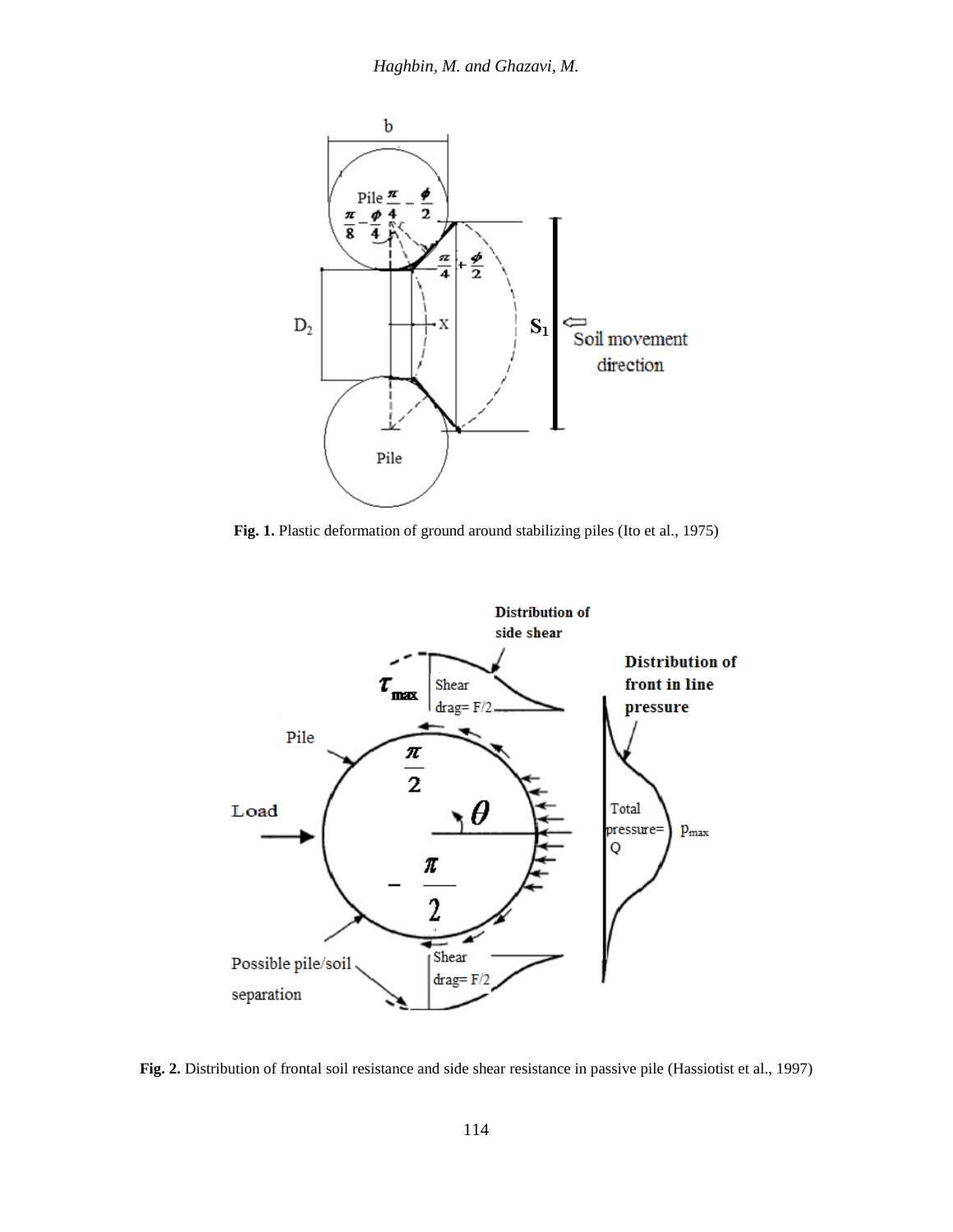where, *v h k k* - $=$  tan<sup> $-$ </sup> 1  $\psi = \tan^{-1} \frac{\kappa_h}{1 - I}$ ,  $k_h$ : is horizontal

seismic coefficient,  $k_v$ : is vertical seismic coefficient,  $\theta$ : is pile angle with vertical direction,  $\beta$ : is slope angle, and  $\phi$ : is internal friction of soil.

$$
K_{pc} = 2\sqrt{K_p (1 + \frac{c_w}{c})}
$$
 (3)

where  $c_w = 0.5c$  when  $c < 50$  kPa, and  $c_w = 25$  kPa when  $c > 50$  kPa. It is noteworthy that the first and second terms in Eq. (1) indicate normal resistance while the third one indicates shear resistance of soil around the pile.

The present study determines the lateral resistance of the passive pile by simulating the piles as wall and adding shear resistance of the soil surrounding them. In addition, plastic deformation of soil between the piles in a row affects their lateral resistance and power of passive coefficients. The latter represents the effect from combining soil plastic deformation between piles in a row and pile resistance, and varies for different spacing of piles in a row, causing the power of  $K_p$  and  $K_{pc}$  become equal to 2 (Eq. (1)) when the ratio of piles' spacing in a row to pile diameter becomes minimum  $(S_1/b)$  = 2.5). Also, when  $S_1/b = 8$ , the power of passive coefficients is equal to 1 and the plastic deformation of the soil between piles does not affect lateral resistance of the pile. Similarly, the effect of pile spacing in a row on soil plastic deformation between piles was obtained by Ito and Matsui (1975) along with Wei and Cheng (2009) using the computer software, called FLAC3D.

The effect of seismic coefficient and slope condition on lateral pile resistance is included in the soil passive pressure coefficient. In seismic slope stability method, the pile resistance is calculated in sliding and stable layers, and pile lateral resistance equals minimum resistance in these layers. It is notable that Eq. (1) was used to calculate active pile resistance against external load in cohesion-less soil.

In general, the capabilities of the proposed method are outlined as follows:

• The pile fixity in stable layer has been taken into account; therefore, the lateral resistance of flexible piles can be incorporated.

• Spacing between the piles in rows can be taken into consideration.

• The effect of ground slope as well as seismic effects has been incorporated.

• The variation of bending moment and shear force along the pile can be calculated in sliding and stable layers.

The following section depicts how the proposed method is developed so that it could determine the seismic bearing capacity of a footing, constructed on a pile-reinforced slope.

## **Seismic Bearing Capacity, Based on Stability of the Soil beneath Footing (Virtual Retaining Wall Method)**

As shown in Figure 3, this method assumes an imaginary retaining wall, which passes through the footing edge, close to the slope crest. As seen in Figure 3, this virtual wall's height is defined as  $H_1$  in order to calculate bearing capacity of the footing on the pile-reinforced slope. This method was reported to be able to determine bearing capacity of the footing on flat ground (without pile). As observed, the wall tolerates active force (Pa) due to the footing loading and the soil beneath the footing. The surrounding soil on the left of the wall is passive and exerts passive force  $P_p$  on the wall. The values of  $P_a$  and  $P_p$  are computed with Coulomb lateral earth pressure method. The active force  $P_a$  is: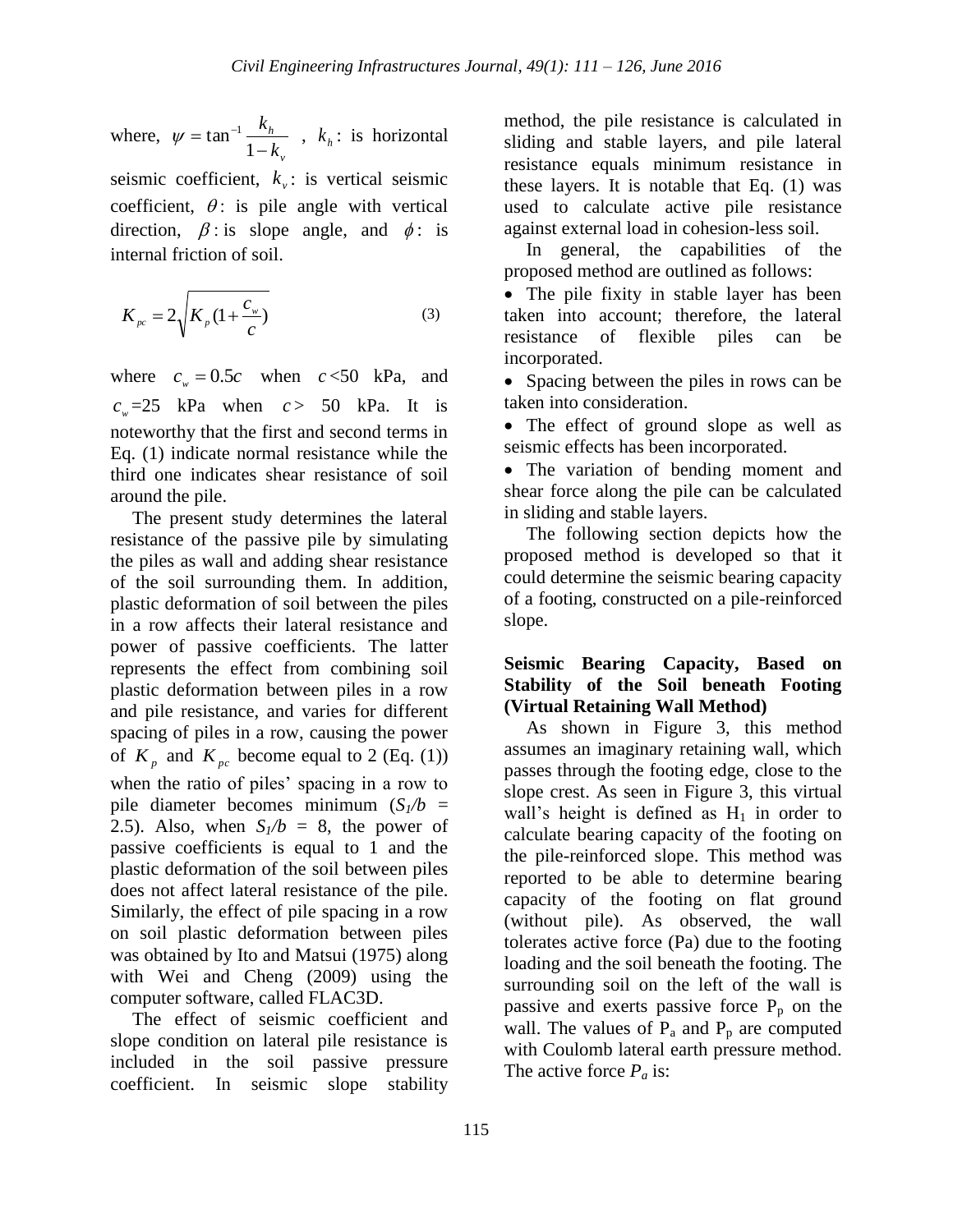Haghbin, M. and Ghazavi,  
\n
$$
P_a = q_{ult} K_a H_1 \cos \delta
$$
\n
$$
+ \frac{1}{2} K_a \gamma (1 - k_v) H_1^2 \cos \delta
$$
\n
$$
-cK_{ac} H_1 \cos \delta
$$
\nwhere B: is width of foundation,  
\n
$$
H_1 = B \tan \eta_{ae}, \quad q_{ult}
$$
: is footing bearing horizon  
\ncapacity, c: is soil cohesion,  $\eta_{ae}$ : is angle of weight

where *B*: is width of foundation,  $H_1 = B \tan \eta_{ae}$ ,  $q_{ult}$ : is footing bearing capacity, *c*: is soil cohesion, *ηae*: is angle of active wedge with horizontal direction (Figure 3),  $\delta$  : is friction angle between soil and wall,  $K_a$ : is active lateral earth pressure, and  $K_{ac}$ : is active coefficient of soil cohesion in Coulomb method:  $q_{u l} K_a H_l \cos \delta$ <br>  $K_a \gamma (1 - k_v) H_l^2 \cos \delta$ <br>  ${}_{a c} H_l \cos \delta$ <br>  ${}_{e} B:$  is width of<br>  $B \tan \eta_{a e}$ ,  $q_{u l}$ ; is footi<br>
ity, c: is soil cohesion,  $\eta_{a e}$ <br>
wedge with horizontare 3),  $\delta$ : is friction angle 1 *P<sub>a</sub>* =  $q_{uh}K_aH_1 \cos \delta$ <br>  $+\frac{1}{2}K_a\gamma(1-k_v)H_1^2 \cos \delta$  (4)<br>  $-cK_{ac}H_1 \cos \delta$  (4)<br>
where *B*: is width of foundation,<br>  $H_1 = B \tan \eta_{ae}$ ,  $q_{uh}$ : is footing bearing<br>
capacity, *c*: is soil cohesion,  $\eta_{ae}$ : is angle of<br>
active *Haghbin, M. and Ghaza*<br>  $I = q_{uh} K_a H_1 \cos \delta$ <br>  $\frac{1}{2} K_a \gamma (1 - k_v) H_1^2 \cos \delta$  (4)  $P_p = K_{\alpha} H_1 \cos \delta$ <br>  $iK_{\alpha} H_1 \cos \delta$ <br>
here *B*: is width of foundation, where<br>  $I = B \tan \eta_{ae}$ ,  $q_{uh}$ : is footing bearing horizonacity, *c*: is soil *Haghbin, 1*<br>  $P_a = q_{uh} K_a H_1 \cos \delta$ <br>  $\frac{1}{2} K_a \gamma (1 - k_v) H_1^2 \cos \delta$  (4)<br>  $cK_{ac} H_1 \cos \delta$ <br>
here *B*: is width of foundation,<br>  $r_1 = B \tan \eta_{ae}$ ,  $q_{ult}$ : is footing bearing<br>
pacity, *c*: is soil cohesion,  $\eta_{ae}$ : is angle of<br>
tive *P<sub>a</sub>* =  $q_{ub}K_aH_1 \cos \delta$ <br>  $\frac{W_1}{2}K_a\gamma(1-k_v)H_1^2 \cos \delta$  (4)  $P_p = \cos \delta \frac{\cot(\eta_{pe} + \phi)}{\cot(\phi + \eta_{pe})} + F_p + V_p$  (6)<br>  $-cK_{\alpha}H_1 \cos \delta$  (8)<br>
where *B*: is width of foundation, where  $\eta_{pe}$ : is angle of passive wedge with<br>  $H_1 = B \tan \eta_{ae}$ 

$$
K_{ac} = 2\sqrt{K_a (1 + \frac{c_w}{c'})}
$$
 (5)

The passive force from soil weight and pile force within a reinforced slope with pile is determined by equalizing the passive zone forces. This gives:

$$
P_p = \cos \delta \frac{\frac{W_1}{\cot(\eta_{pe} + \phi)} + F_p + V_B}{\frac{\sin \delta}{\cot(\phi + \eta_{pe})} + \cos \delta}
$$
(6)

where  $\eta_{pe}$ : is angle of passive wedge with horizontal direction (Figure 3),  $W_1$ : is weight of passive wedge,  $F_p$ : is resistance of pile in passive zone, and  $V_B$ : is shear force at the hinged pile head. *Haghbin, M. and Ghazavi, M.*<br> *n*  $K_aH_1 \cos \delta$ <br>  $\gamma (1 - k_v) H_1^2 \cos \delta$  (4)  $P_p = \cos \delta \frac{\cot(\eta_{pe} + \phi)}{\sin \delta} + F_p + V_B$ <br> *H<sub>1</sub>cos*  $\delta$ <br> *H<sub>1</sub>cos*  $\delta$ <br> *B*: is width of foundation, where  $\eta_{pe}$ : is angle of passive wedge with<br>  $\tan \eta_{$ 

The slope angle  $(\beta)$  affects  $W_1$  in Eq. (6), where the pile resistance  $(F_p)$  is determined according to Eq. (1) in which the pile length is equal to length of the pile in the passive zone. If the total length of the pile is embedded in the passive zone, the pile resistance is measured with total length of the pile in the virtual retaining wall method. It is noted that passive force, obtained from foundation depth and soil cohesion is:

$$
P_{p1} = (K_p(1 - k_v)\gamma D H_1 + K_{pc} c H_1) \cos \delta \quad (7)
$$

where  $D$ : is footing embedded depth.



Fig. 3. Failure mechanism of soil beneath footing (virtual retaining wall method)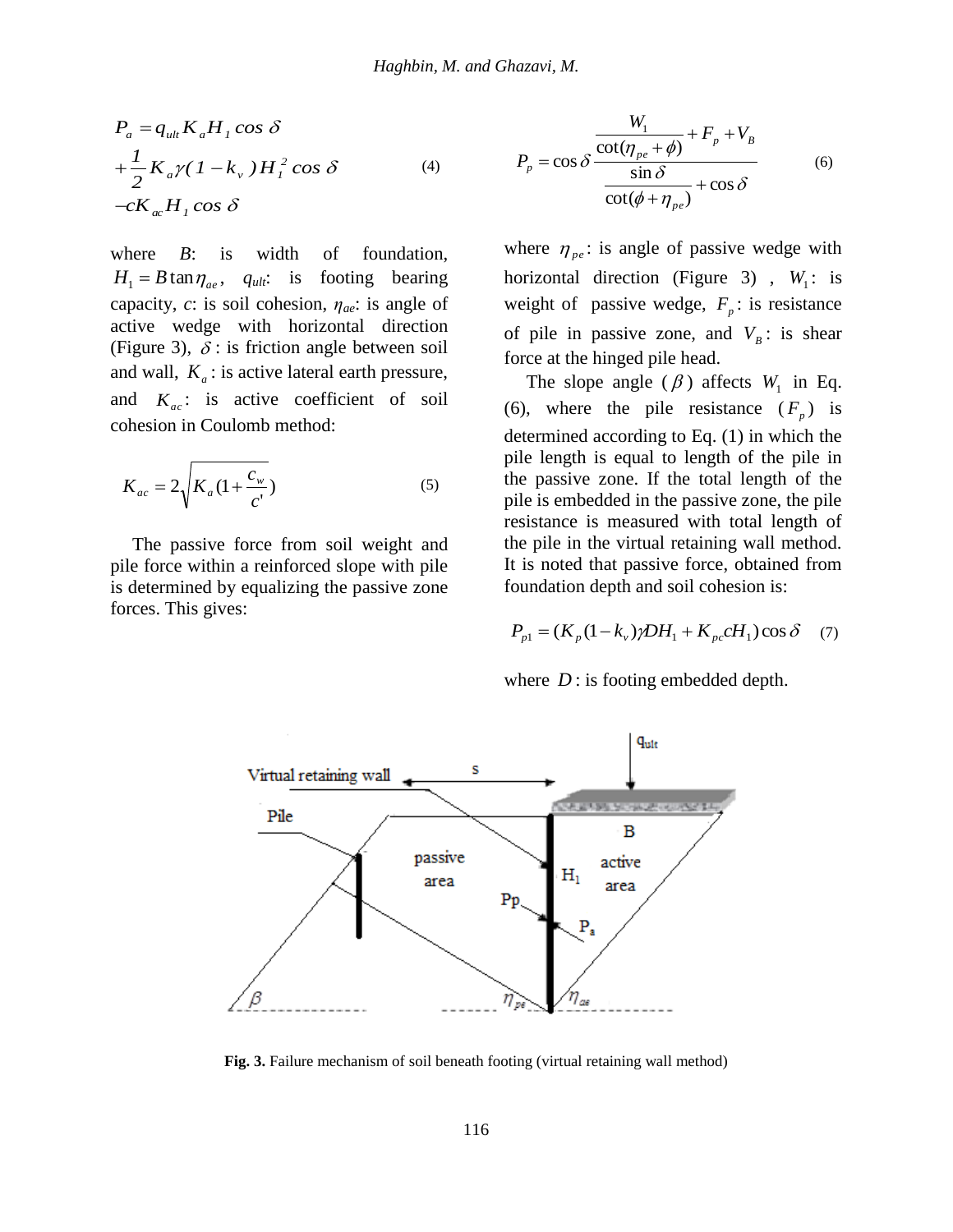The seismic bearing capacity of the footing is determined by equalizing active and passive forces, as shown in Figure 3.

$$
q_{ult} = cN_c + \gamma DN_q + 0.5\gamma BN_\gamma + \frac{P_p}{K_a B \tan \eta_{ae}}
$$
\n(8)

where 
$$
N_c = \frac{K_{pc} + K_{ac}}{K_a}
$$
,  
\n $N_{\gamma} = -\tan \eta_{ae} (1 - k_{\nu})$ ,  $N_q = \frac{K_p}{K_a} (1 - k_{\nu})$ .

The seismic effect on the footing bearing capacity is incorporated in  $\gamma$ ,  $\eta_{ae}$ ,  $\eta_{pe}$ ,  $K_p$ ,  $K_{pc}$ ,  $K_{ac}$ ,  $K_a$  and  $P_p$ . It also affects the lateral pile resistance through  $F_{p1}$ . In fact, seismic condition has an influence on failure mechanism of the soil beneath the footing and also, active and passive forces. The above algorithm is written in MATLAB to determine *qult*.

## **Bearing Capacity, Based on Seismic Slope Stability (Yield Acceleration Coefficient of Slope)**

In this section, the seismic bearing capacity of footing located on slope is determined based on seismic slope stability analysis. A program is then written in MATLAB, using slope stability analysis. The seismic stability of the slopes reinforced with pile rows is analyzed using upper bound limit analysis within the framework of pseudo-static approach. In the present study, a homogeneous and isotropic soil slope, reinforced with pile rows is taken into consideration. Based on limit analysis method, the soil is assumed to deform plastically, based on the normality rule associated with Mohr-Coulomb yield condition. Of all various failure mechanisms of slope, the rotational one has been found to be the most adverse for earth slopes;

therefore, the rotational log-spiral collapse mechanism, examined earlier by Chen (1975), is chosen herein. The geometry of the sliding surface is described by the following log-spiral equation (Figure 4):

$$
r = r_0 e^{(\theta - \theta_0) \frac{\tan(\phi)}{FS}}
$$
 (9)

where  $r_0$ : is radius of the log spiral with respect to angle  $\theta_0$ , *FS*: is safety factor, and  $\theta_0$ : is shown in Figure 4.

The failing soil rotates as a rigid body around the rotation center with angular velocity *ω*. The slope geometry is defined by height *H*, and angles  $\alpha$  and  $\beta$  which are also demonstrated in Figure 4.

The kinematic method of limit analysis states that a slope will collapse if the rate of work done by external loads, body forces, and surcharge force exceed the energy dissipation rate for any assumed admissible rupture surface. The rate of external work due to the soil weight and surcharge force takes the form:

$$
\dot{W}_1 = \gamma r_0^3 \dot{\omega} (f_1 - f_2 - f_3 - f_4)
$$
  
+ $qL_1 \dot{\omega} \left[ r_0 \cos(\theta_0 + \alpha) - \frac{L_1}{2} \right]$  (10)  
+ $sL_1 \dot{\omega} r_0 \sin(\theta_0 + \alpha)$ 

where  $q$ : is vertical surcharge,  $s$ : is horizontal surcharge,  $L_1$ : is length of surcharge effect and the functions  $f_1 - f_4$ depend on the angles  $\theta_0$ ,  $\theta_0$ ,  $\phi$ ,  $\beta$  and  $\beta'$ , calculating the area of failure surface by multiplying vertical displacement. Expressions for  $f_1 - f_4$  are indicated in the APPENDIX and can be found in several works (Auslio et al., 2001; Xinpo et al., 2010).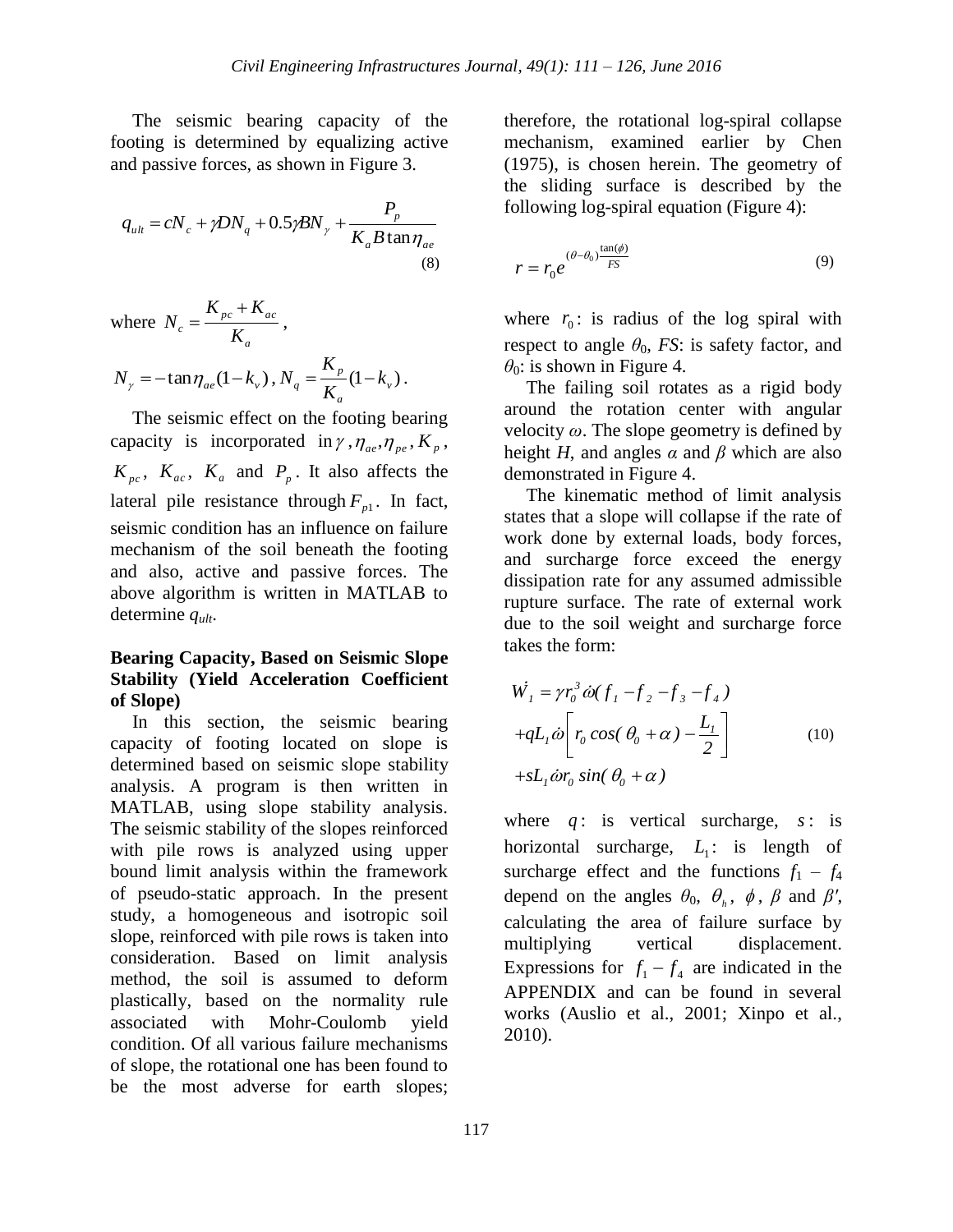

**Fig. 4.** Slope failure mechanism (Xinpo et al., 2010)

Once the slope is subjected to earthquake loading, the rate of the inertial force should be considered in the energy balance equation. An earthquake affects a potential sliding mass by the force, acting horizontally at the center of gravity which is determined as the product of a seismic coefficient  $k<sub>h</sub>$ , and the weight of the potential sliding mass. In the present study, the vertical acceleration and the impacts of soil resistance alterations due to earthquake loading are not taken into account, while a uniform distribution of lateral earthquake force is assumed. The rate of external work due to earthquake force is written as:

$$
\dot{W}_2 = k_h \gamma_0^3 \dot{\omega} (f_5 - f_6 - f_7 - f_8) \tag{11}
$$

where expressions for  $f_5 - f_8$  are indicated in the Appendix.  $f_5 - f_8$  calculate the weight of failure surface, multiplying the horizontal displacement.

The rate of energy dissipation caused by soil cohesion is:

$$
\dot{D}_1 = cr_0^2 \dot{a} f_9 \tag{12}
$$

where,  $f_9$ : is introduced in the Appendix and  $f<sub>9</sub>$  calculates length of sliding surface.

To account for the presence of the passive piles, the lateral resistance is calculated with the proposed method, explained before. It is notable that the pile resistance is equal to the minimum resistance in sliding and stable layer. The rate of energy dissipation, caused by the passive piles is:

$$
\dot{D}_2 = F_p \sin(\theta_F) r_F \dot{\omega}
$$
\n(13)

where  $F_p$ : is the resistance of passive pile,  $r_F$ : is the distance of  $F_p$  around the rotation center, and the angle  $\theta_F$ : is the location of the passive piles.

The upper bound solution for the coefficient of the slope's yield acceleration can be presented if the rate of internal energy dissipation is equalized with the external rate of work.

$$
\dot{W}_1 + \dot{W}_2 = \dot{D}_1 + \dot{D}_2 \tag{14}
$$

Substituting Eqs. (10-13) into Eq. (14) results in: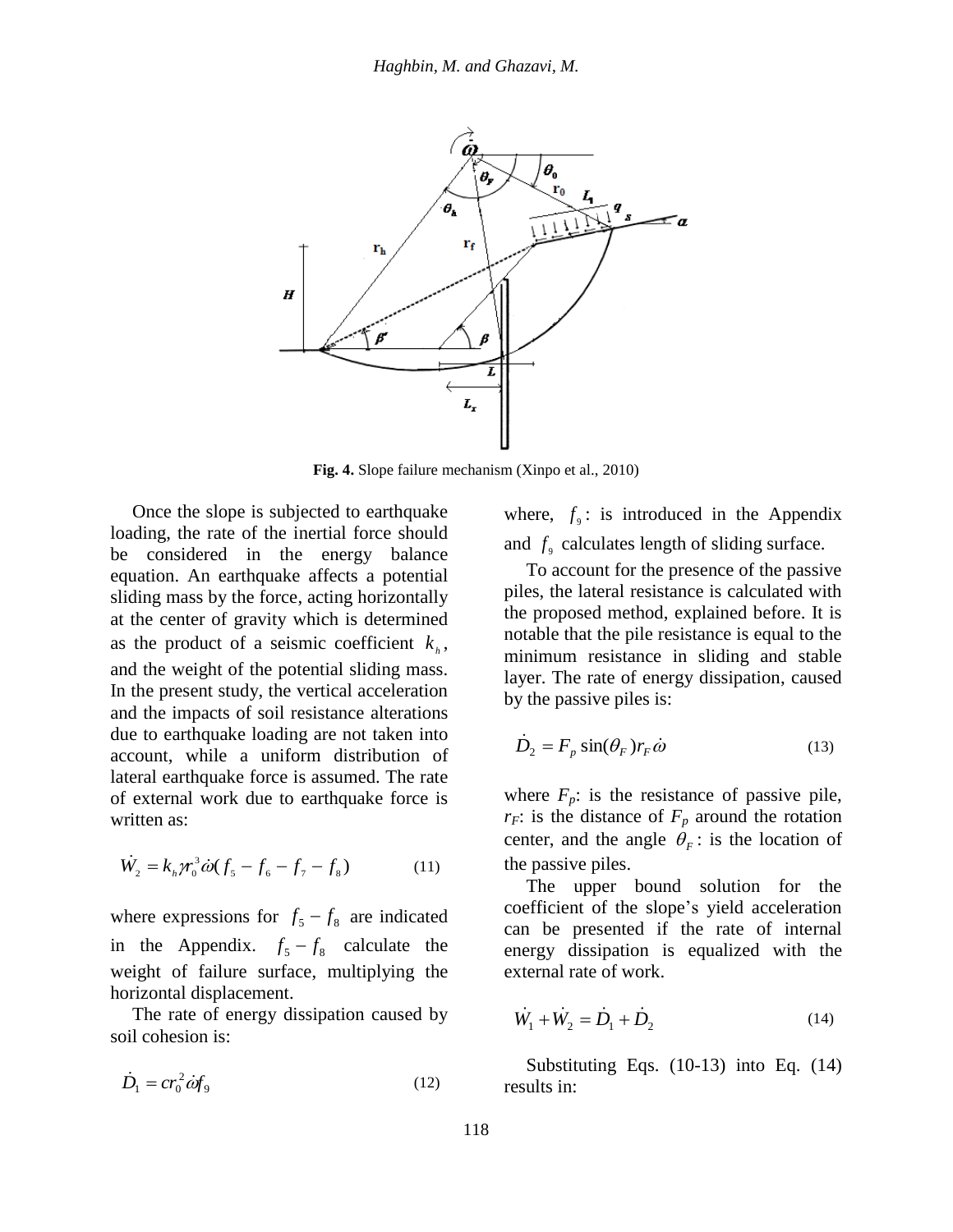$$
k_{y} = \frac{cr_{0}^{2}f_{9} + F_{p}\sin(\theta_{F})r_{F} - qL(r_{0}\cos(\theta_{0} + \alpha) - \frac{L}{2}) - sLr_{0}\sin(\theta_{0} + \alpha) - \gamma_{0}^{3}(f_{1} - f_{2} - f_{3} - f_{4})}{\gamma_{0}^{3}(f_{5} - f_{6} - f_{7} - f_{8})}
$$
(15)

where  $k_y$ : is the upper-bound solution of the acceleration coefficient for the log-spiral rupture surface.

The critical seismic coefficient is determined by minimizing  $k_y$  with respect to  $\theta_0$ ,  $\theta_h$  and  $\beta'$ . It means to initially take the first derivatives of  $k_y$  and then equate them as zero.

$$
\frac{\partial k_y}{\partial \theta_0} = 0, \quad \frac{\partial k_y}{\partial \theta_h} = 0, \quad \frac{\partial k_y}{\partial \beta'} = 0 \tag{16}
$$

Eq. (16) can be solved knowing the force *F*<sub>*p*</sub>, and the critical values of  $\theta_0$ ,  $\theta_h$  and  $\beta'$ . Putting values of  $\theta_0$ ,  $\theta_h$  and  $\beta'$  into Eq. (15), the least upper-bound value for the yield acceleration coefficient  $k_c$ , is calculated. In the present study,  $k_c$  is calculated with the program, written in MATLAB.

In the written program, various collapse mechanisms (log spiral) are examined with changing  $\theta_0$ ,  $\theta_h$ ,  $\beta'$  to find the collapse mechanism giving the minimum critical acceleration coefficient. The yield acceleration coefficient is determined for various surcharges (*q*) in this method and the seismic bearing capacity for various locations of the pile in the slope is determined, based on acceleration coefficient of the specific area. Therefore, the seismic bearing capacity is equal to the surcharge the slope can tolerate when the yield acceleration coefficient becomes equal to the acceleration coefficient of the specific area in question.

The minimum seismic bearing capacity between two methods (seismic slope stability method and virtual retaining wall method), described above, is regarded as the ultimate bearing capacity of the strip footing, located on the pile-reinforced slope.

#### **RESULTS AND DISCUSSIONS**

## **Comparison of the Proposed Method with Ito and Matsui's Method**

Figure 5 compares the results of the proposed method and those by Ito and Matsui (1975) to determine lateral resistance of passive pile, where the same assumptions by them are also considered and the results are identical in many items. Previous studies indicate that results, obtained by Ito and Matsui agree with the field data, proving the validity of the proposed method.

## **Comparison of Slope Yield Acceleration Coefficient, Calculated Using the Proposed Method with Other Method**

The proposed method is used here to determine passive pile resistance for further calculation of the yield acceleration coefficient of slope through limit analysis method. Figure 6 illustrates the features of this model. Results have been compared to the method, presented Xinpo et al. (2010). Table 1 shows the safety factors and the yield acceleration coefficient of slope once with the pile, located 12.2 m from the slope toe, and once without it. The proposed method and Xinpo's vary in computation of passive pile resistance. Xinpo et al. (2010) applied IM method to calculate lateral resistance of passive pile and limit the analysis method to calculate yield acceleration coefficient of the slope with the same assumptions made in IM method. Results indicate that yield acceleration coefficient of the slope with the pile row, which employs the proposed method is close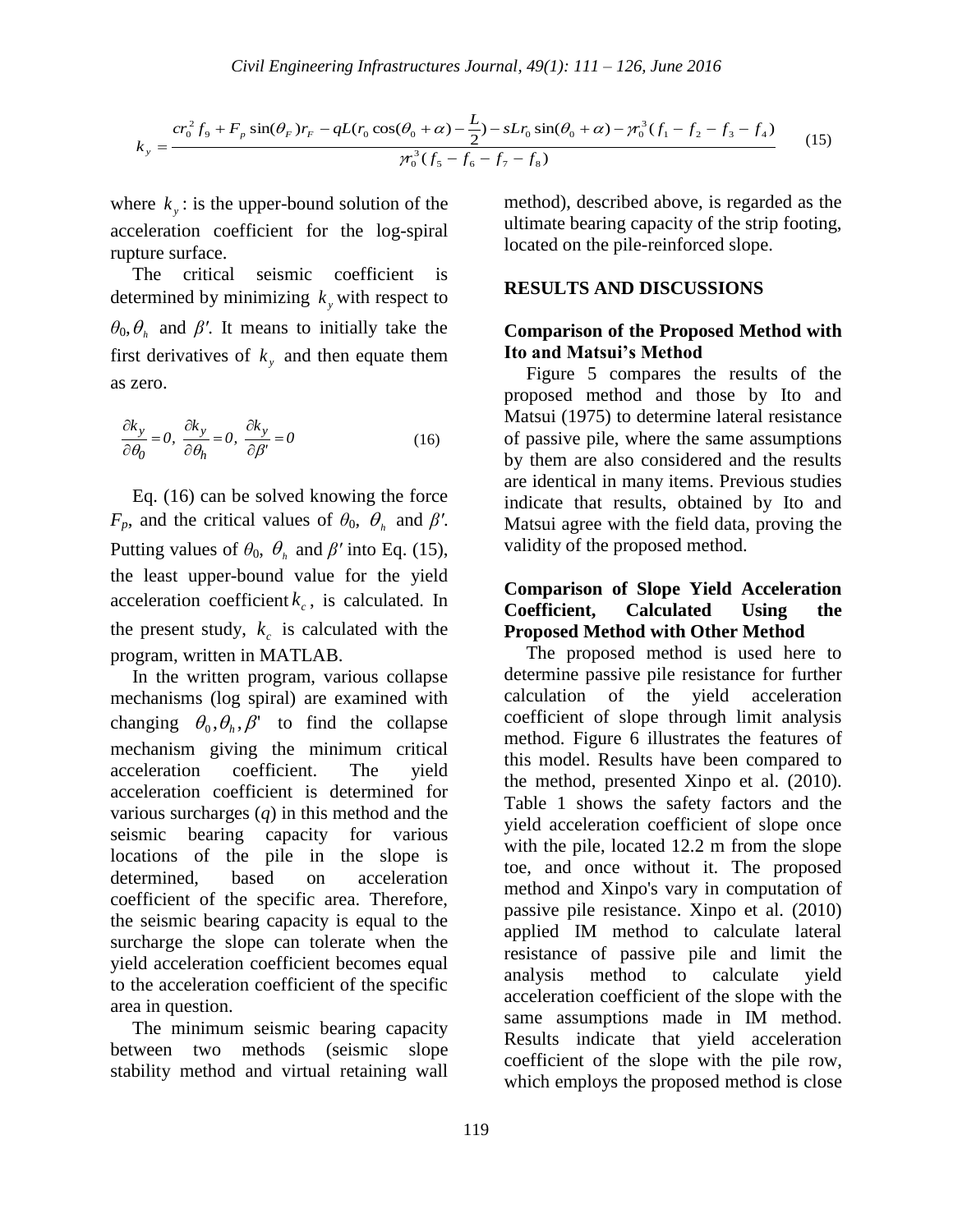to those from Xinpo's with the slight difference, just related to slope's effect on pile resistance. The Safety Factor (FS) for reinforced slope with pile row in the proposed method is also relatively the same as Xinpo's.



**Fig. 5.** Comparison between the proposed method to determine lateral resistance of passive pile and Ito and Matsui's method (1975) for various soil friction angles ( $S_1/b = 2.5$ , pile length in sliding layer = 4 m)



**Fig. 6.** Model properties in Xinpo's research

| Condition<br>of Slope | c<br>(kPa) | $\boldsymbol{\omega}$<br>(deg) |                      |                   |                            | K,                         |                   |                      |
|-----------------------|------------|--------------------------------|----------------------|-------------------|----------------------------|----------------------------|-------------------|----------------------|
|                       |            |                                | (Bishop's<br>Method) | (Xinpo<br>Method) | (Proposed<br><b>Method</b> | (Newmark)<br><b>Method</b> | (Xinpo<br>Method) | (Proposed<br>Method) |
| Without<br>Piles      | 23.94      | 10                             | 1.12                 | 1.11              | 1.18                       | 0.053                      | 0.061             | 0.07                 |
| With Piles            | 23.94      | 10                             | $- - -$              | 2.45              | 2.55                       | ----                       | 0.25              | 0.29                 |

**Table 1.** Comparison of the proposed method with Xinpo's research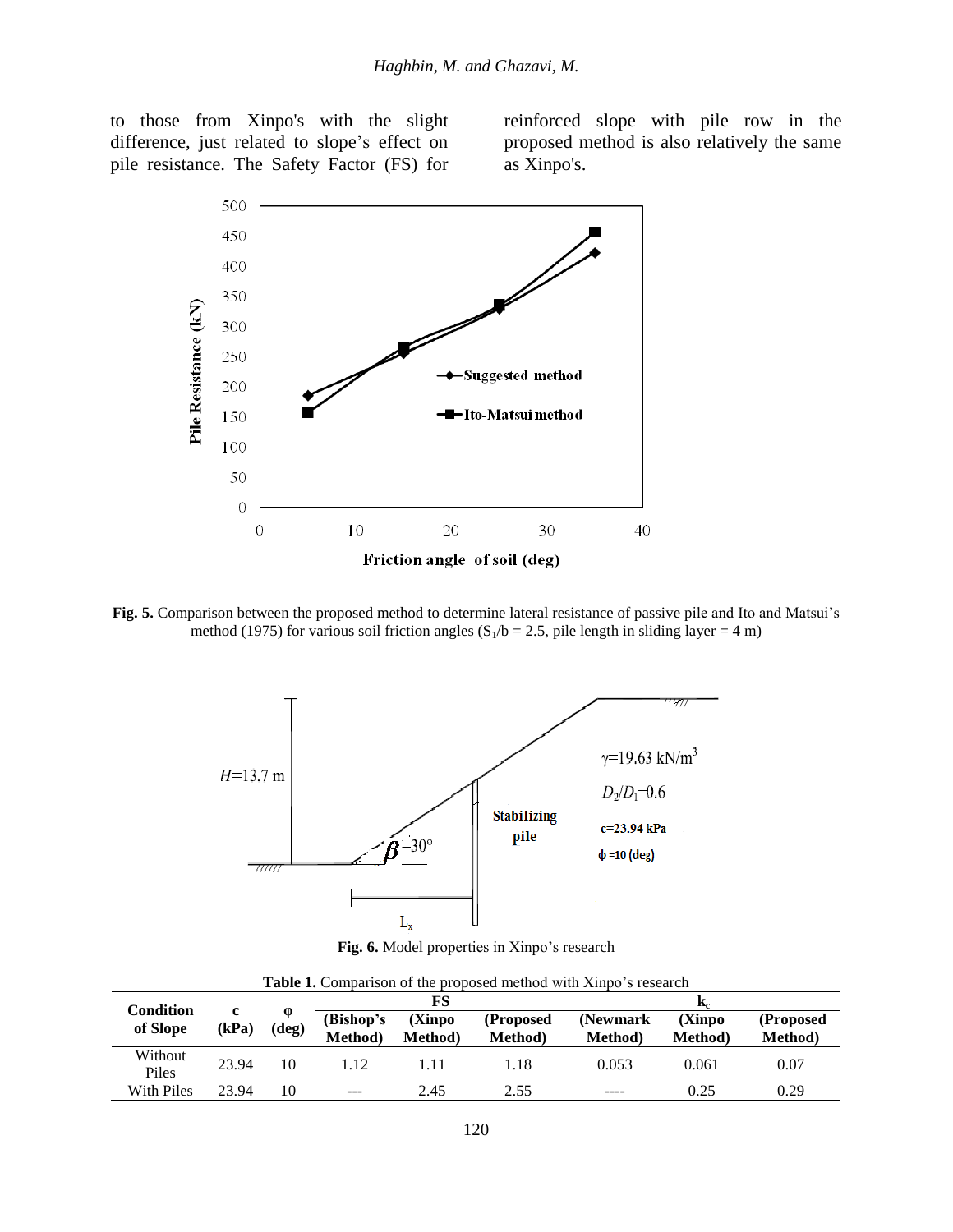## **Comparison of the Proposed Method to Determine Seismic Bearing Capacity of the Footing on Unreinforced Slope with other Methods**

Table 2 compares seismic footing bearing capacity on unreinforced slope by means of the proposed method with those, calculated by Meyerhof (1963), Hansen (1970), Saran et al. (1989), and Choudhury and Rao (2006). Model properties are as follows: slope angle = 30 degrees,  $D/B = 1$  degree, and soil friction angle  $=$  35 degrees with the soil, being cohesion-less. As seen in Table 2, bearing capacity of the footing on the unreinforced slope is calculated when  $k_h = 0$ , 0.1, and 0.2 and  $k_v = 0$ . Results show that the proposed method is close to that of Choudhury and Rao (2006). Although the results from the proposed method are not close to others, the computed bearing capacity of the footing lies in between. Table 2 demonstrates that the highest value of seismic bearing capacity belongs to Meyerhof method, and the least to Hansen.

# **Parametric Studies**

This section studies the effects of pile rows' locations, footing's location relative to the slope crest, foundation depth, and horizontal seismic coefficient on seismic bearing capacity of the footing located on the slope, reinforced with pile rows. Two methods are employed to calculate the seismic bearing capacity, namely seismic slope stability and virtual retaining wall

methods. It is noteworthy that in case of a pile row, positioned far from the passive zone, the presence of piles that use the virtual retaining wall method does not affect the footing seismic bearing capacity (Figure 3); however, the slope's stability is under the influence of the pile, present at various parts of the slope. In seismic slope stability method, pile resistance and footing bearing capacity depend on the shape of rupture surface and pile length. Seismic bearing capacity is then determined somehow in between these two methods (slope stability and virtual retaining wall methods), depending on various parameters to be discussed.

In this section the properties, assumed, include: soil friction angle  $(\phi) = 30^{\circ}$ , soil density  $(\gamma) = 19.63 \frac{\mu V}{m^3}$ *m*  $f(\gamma) = 19.63 \frac{kN}{\lambda}$ , cohesion of soil = 2 kPa, slope height  $(H) = 13.7$  m, and slope angle ( $\beta$ ) = 30<sup>o</sup>. For piles, it is assumed that the diameter  $(b) = 1$  m, pile head is free, pile length  $(L_p/b) = 10$ , 20 and center to center spacing of piles  $(S<sub>I</sub>) = 2.5$  m. The strip footing width  $(B) = 2$  m, foundation depth  $(D/B) = 0$ , 0.5, ratio of distance of foundation from the slope crest to foundation width  $(S/B) = 0$ , 1, horizontal seismic coefficient  $(k_h) = 0.1$ , 0.4, and  $L_x/L =$ ratio of pile location from slope toe to slope length.

| slope with other methods (values in kPa) |                                  |                         |                           |                             |                        |  |  |  |  |  |
|------------------------------------------|----------------------------------|-------------------------|---------------------------|-----------------------------|------------------------|--|--|--|--|--|
| $k_h$                                    | <b>Proposed</b><br><b>Method</b> | <b>Hansen</b><br>(1970) | <b>Meyerhof</b><br>(1963) | Choudhury and<br>Rao (2006) | Saran et al.<br>(1989) |  |  |  |  |  |
|                                          | 527                              | 300                     | 760                       | 520                         | 730                    |  |  |  |  |  |
| 0.1                                      | 408                              | 220                     | 612                       | 390                         | 480                    |  |  |  |  |  |
| 0.2                                      | 294                              | 160                     | 413                       | 250                         | 401                    |  |  |  |  |  |

**Table 2.** Comparison of the proposed method to determine seismic bearing capacity of the footing on unreinforced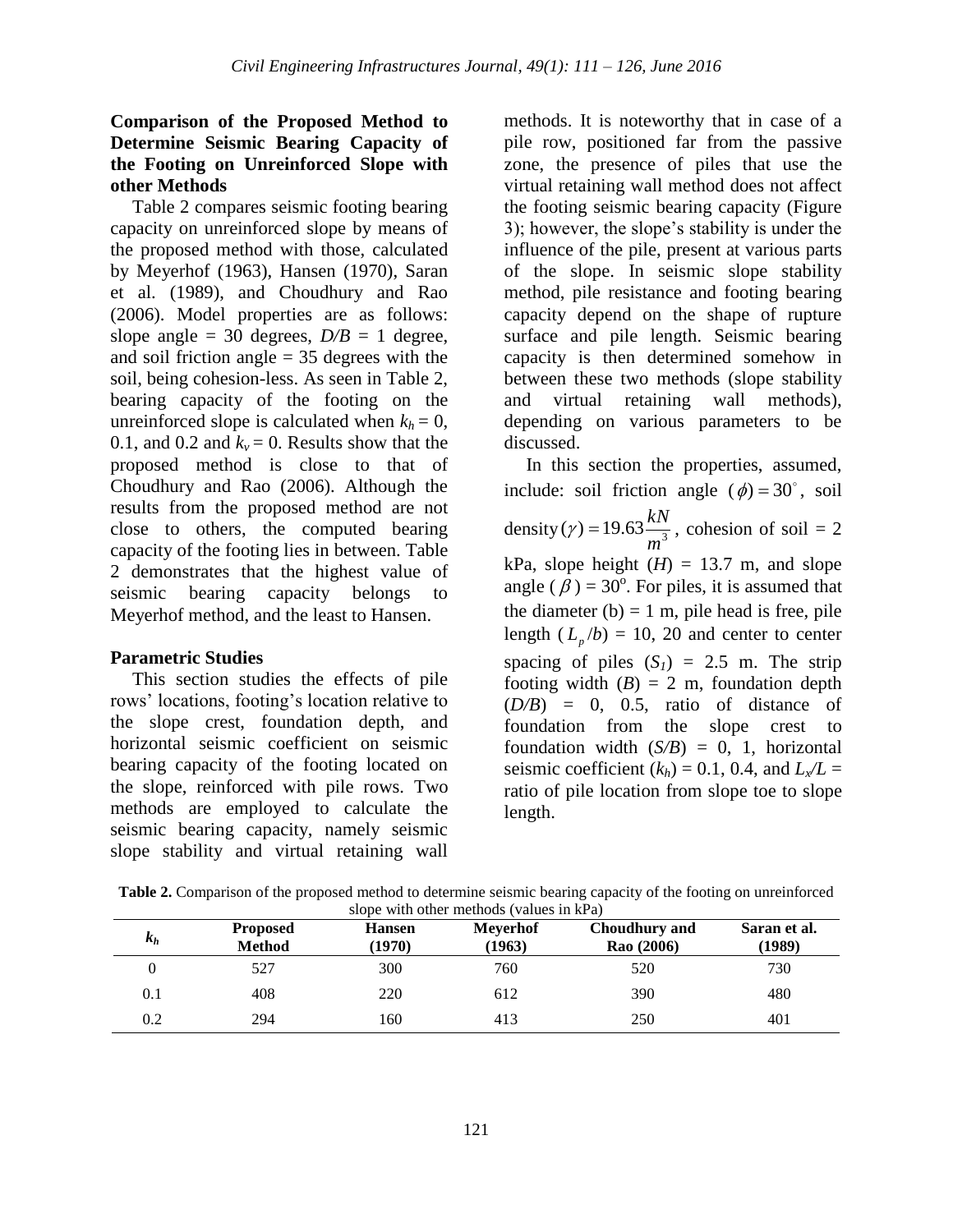One of the main objectives of the present paper is to find out the best location of pile row in slopes that result in maximum footing seismic bearing capacity. Therefore, maximum seismic bearing capacity in the results and discussions above refer to maximum footing seismic bearing capacity, obtained by altering pile location in slope.

### **Effect of foundation location with respect to slope crest (S)**

Figure 7a demonstrates the impact of foundation distance with respect to the slope crest (S) and the pile location in the slope on the footing seismic bearing capacity  $(L_p/b =$ 20,  $D/B = 0$ ). It shows that the pile, which result in maximum footing seismic bearing capacity, varies depending on its location; and this maximum capacity increases as a consequence of greater foundation distance

(for  $k_h = 0.1$ ). But, when  $k_h = 0.4$ , location of such a pile remains unchanged, and the more the foundation distance, the higher the maximum seismic bearing capacity. The maximum seismic bearing capacity increases by 35% for low horizontal seismic coefficient, in case S increases from 0 to *B* (Figure 7a). Also, the maximum seismic bearing capacity increases by 115% for high horizontal seismic coefficient (Figure 7b). In fact, the effect of foundation distance on seismic bearing capacity depends mainly on the horizontal seismic coefficient. Results show that when  $k_h = 0.1$ , the location of this kind of pile changes from slope crest to *Lx/L* = 0.65 as a result of any increase in foundation distance to *B*; however, when *k<sup>h</sup>*  $= 0.4$ , its location is close to the slope crest at various foundation distances, relative to the slope crest, itself.



**Fig. 7.** Effect of footing distance, relative to slope crest on footing seismic bearing capacity for various locations of pile in slope: (a)  $k_h = 0.1$ , and (b)  $k_h = 0.4$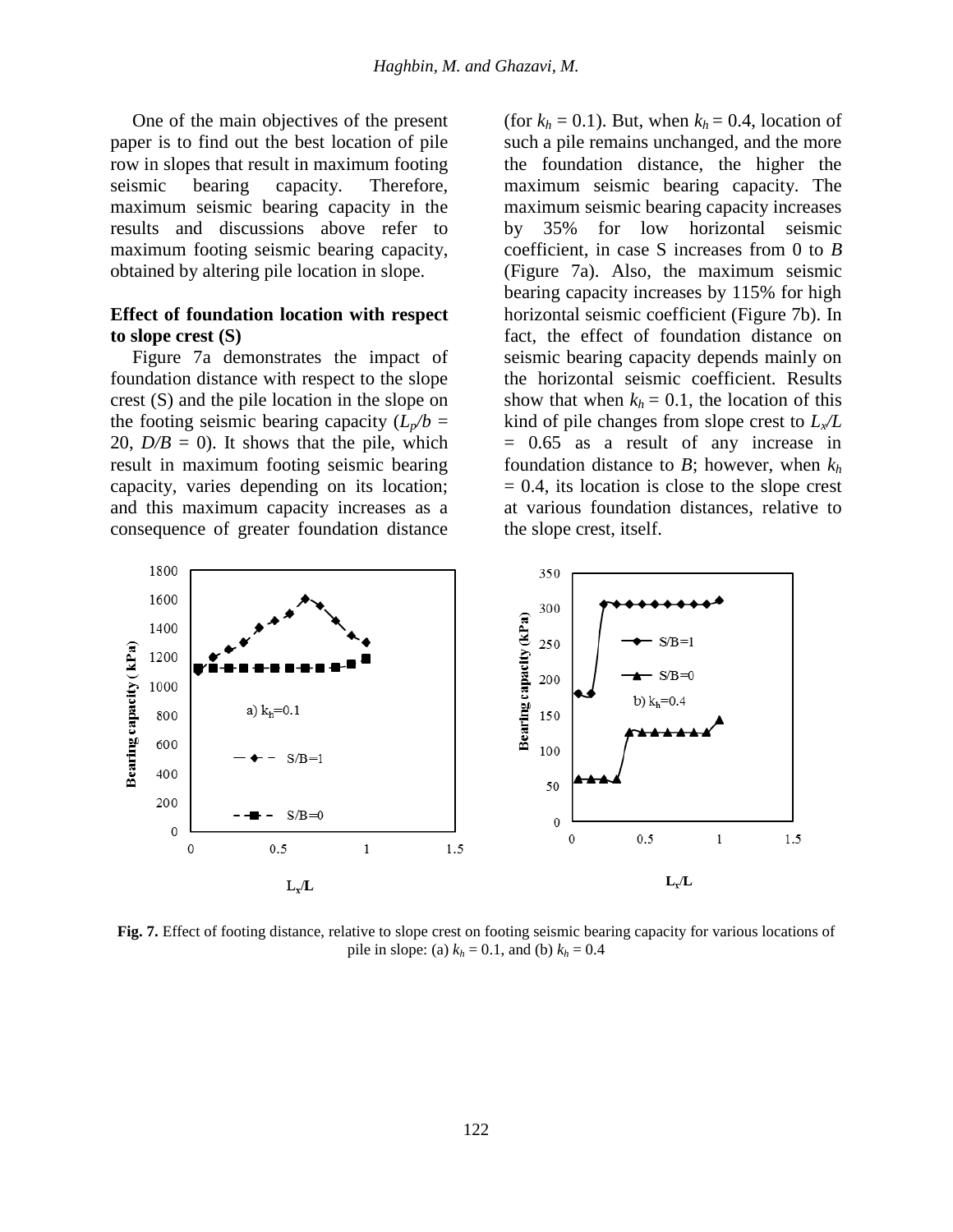In general, when  $k_h = 0.1$  and the footing is located near slope crest, the footing seismic bearing capacity from virtual retaining wall method is minimum in all locations of the pile in the slope. When the pile is installed near the lower half of the slope, an increase in seismic horizontal coefficient  $(k_h)$  up to 0, 4, results in minimum footing bearing capacity, using the seismic slope stability method. When the pile is installed in other parts of the slope, virtual retaining wall method gives minimum seismic bearing capacity. When *k<sup>h</sup>* = 0.1 and foundation distance increases with respect to slope crest  $(S = B)$ , seismic slope stability method gives minimum seismic bearing capacity in all locations of the pile in the slope. In fact, increasing foundation distance from the slope crest results in higher seismic bearing capacity using the virtual retaining wall method than by seismic slope stability method and, consequently, seismic slope stability method results in minimum seismic bearing capacity. But, when  $k_h = 0.4$  and foundation distance relative to slope crest (*S*) increases in various parts of the pile in the slope, seismic bearing capacity that results in minimum value is determined with the same method, because as horizontal seismic coefficient increases, seismic bearing capacity, which employs both methods (i.e. slope stability and virtual retaining wall) decreases remarkably. Therefore, the method of seismic bearing capacity determination that results in minimum value does not vary as the foundation distance increases.

## *Effects of Foundation Depth*

Figure 8a indicates that by increasing foundation depth from 0 to 0.5*B*, maximum seismic bearing capacity is achieved when the pile row moves from the slope crest to the middle of the slope ( $L_x/L = 0.65$ ) for  $k_h =$ 0.1 ( $L_p/b = 20$ ,  $S/B = 0$ ,  $B = 2$  m). This is due to the change in determining method of

the footing seismic bearing capacity from virtual retaining wall to seismic slope stability for most pile locations in the slope. When the pile row is installed in the middle of the slope, pile length in sliding surface increases and maximum footing seismic bearing capacity is then achieved. When  $k_h$  = 0.1, and  $D/B = 0.5$ , increasing foundation depth leads to higher passive force (Eq. 8), more footing seismic bearing capacity from virtual retaining wall method, as well as deeper foundation and minimum seismic bearing capacity from seismic slope stability method in most pile locations in the slope. Figure 8a also shows that when  $k_h = 0.1$ , increasing foundation depth to 0.5*B* results in a 75% increase in the footing seismic bearing capacity as a result of the fact that by increasing the foundation depth, the soil weight in the rupture surface decreases. Then, the seismic bearing capacity with seismic slope stability method increases.

When  $k_h = 0.4$ , varying footing depths do not affect pile location in the slope that results in maximum seismic bearing capacity, yet the effect of foundation depth on maximum footing seismic bearing capacity is remarkable (Figure 8b). This is because minimum footing seismic bearing capacity is obtained with virtual retaining wall method for almost all pile row locations in the slope. Based on these findings, when  $k_h$  = 0.4 and foundation depth increases up to 0.5*B*, the ratio of maximum seismic bearing capacity with a  $D = 0.5B$  foundation to maximum seismic bearing capacity with a  $D/B = 0$  foundation is equal to 2.5. Therefore, the influence of foundation depth on seismic bearing capacity increases when seismic horizontal coefficient goes up. Results, shown in Figure 8b, indicate that by increasing horizontal seismic coefficient, foundation depth does not alter pile row location, leading to maximum footing seismic bearing capacity, which increases remarkably.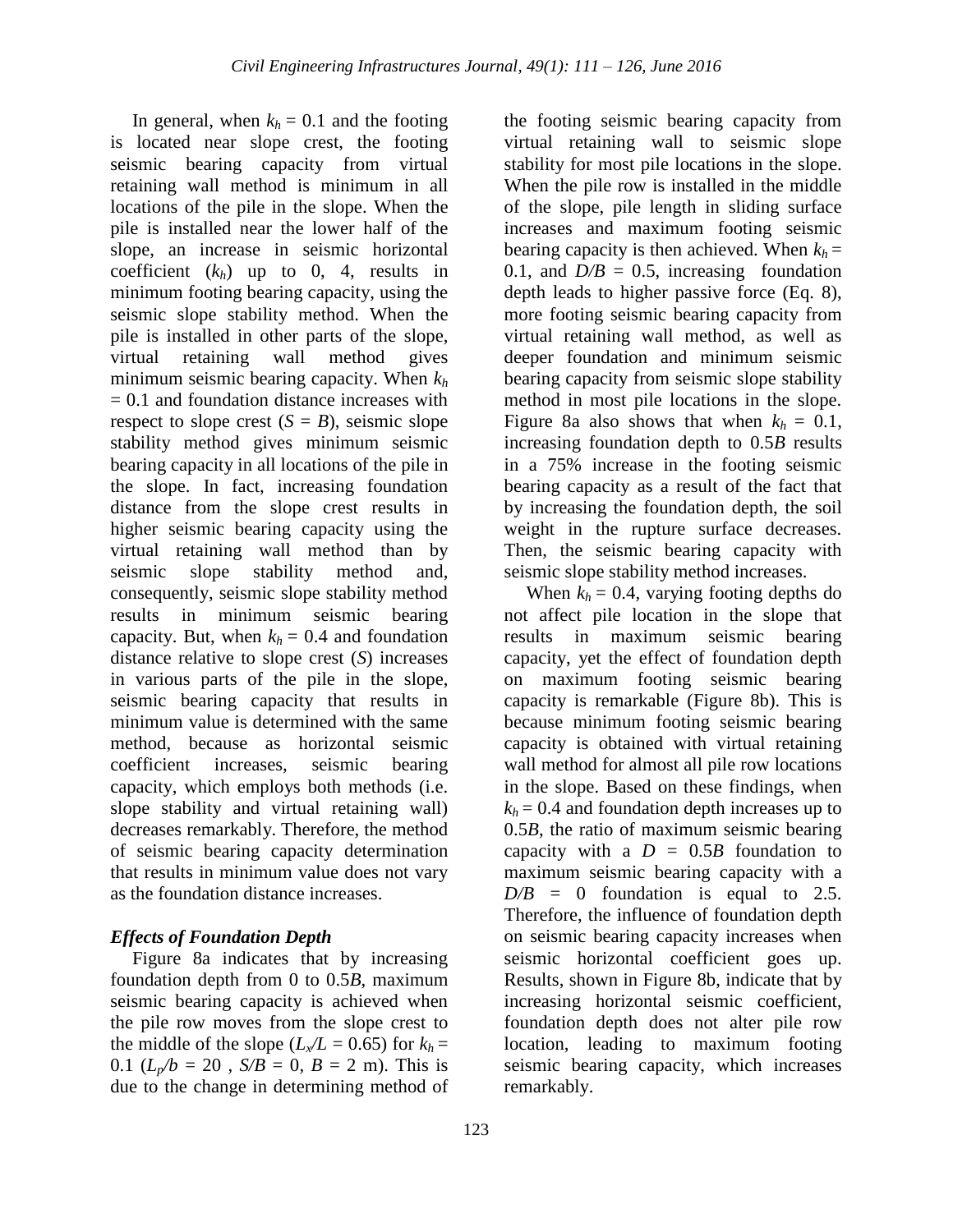

**Fig. 8.** Effect of foundation depth on footing seismic bearing capacity for various locations of pile in slope: (a)  $k_h$  = 0.1; and (b)  $k_h = 0.4$ 

### **CONCLUSIONS**

In the present study, the seismic bearing capacity of footing in a slope, reinforced with pile rows, has been investigated with two analytical solutions based on retaining wall and seismic slope stability methods. Comparisons show a reasonable compatibility between the results of the proposed method and those, reported by others. The following remarks may be cited from the results:

1. The effect of foundation distance, relative to slope crest on maximum seismic bearing capacity, and the location of the pile that results in maximum seismic bearing capacity depend on seismic horizontal coefficient. The latter is transferred from slope crest to  $L_x/L =$ 0.65 in low horizontal seismic coefficient  $(k_h = 0.1)$  when foundation distance increases with respect to slope crest  $(S = B)$ , but as seismic horizontal coefficient and foundation distance

increase, it does not vary and remains near slope crest. When foundation distance changes from 0 to *B*, the maximum seismic bearing capacity increases by 35% in low horizontal seismic  $(k_h = 0.1)$  and by 115% in high coefficient  $(k_h = 0.4)$ .

2. When  $D/B \ge 0.5$ , foundation depth affects seismic bearing capacity and the location of the pile that results in maximum seismic bearing capacity. However, when  $D/B < 0.5$ , the effect of foundation depth on the maximum seismic bearing capacity and the location of such a pile is negligible for various horizontal seismic coefficients. By increasing foundation depth, location of this kind of pile is transferred from slope crest to  $L_x/L =$ 0.65 in low horizontal seismic coefficient  $(k_h = 0.1)$  and does not change as seismic horizontal coefficient increases. Also, foundation depth has more effect on maximum seismic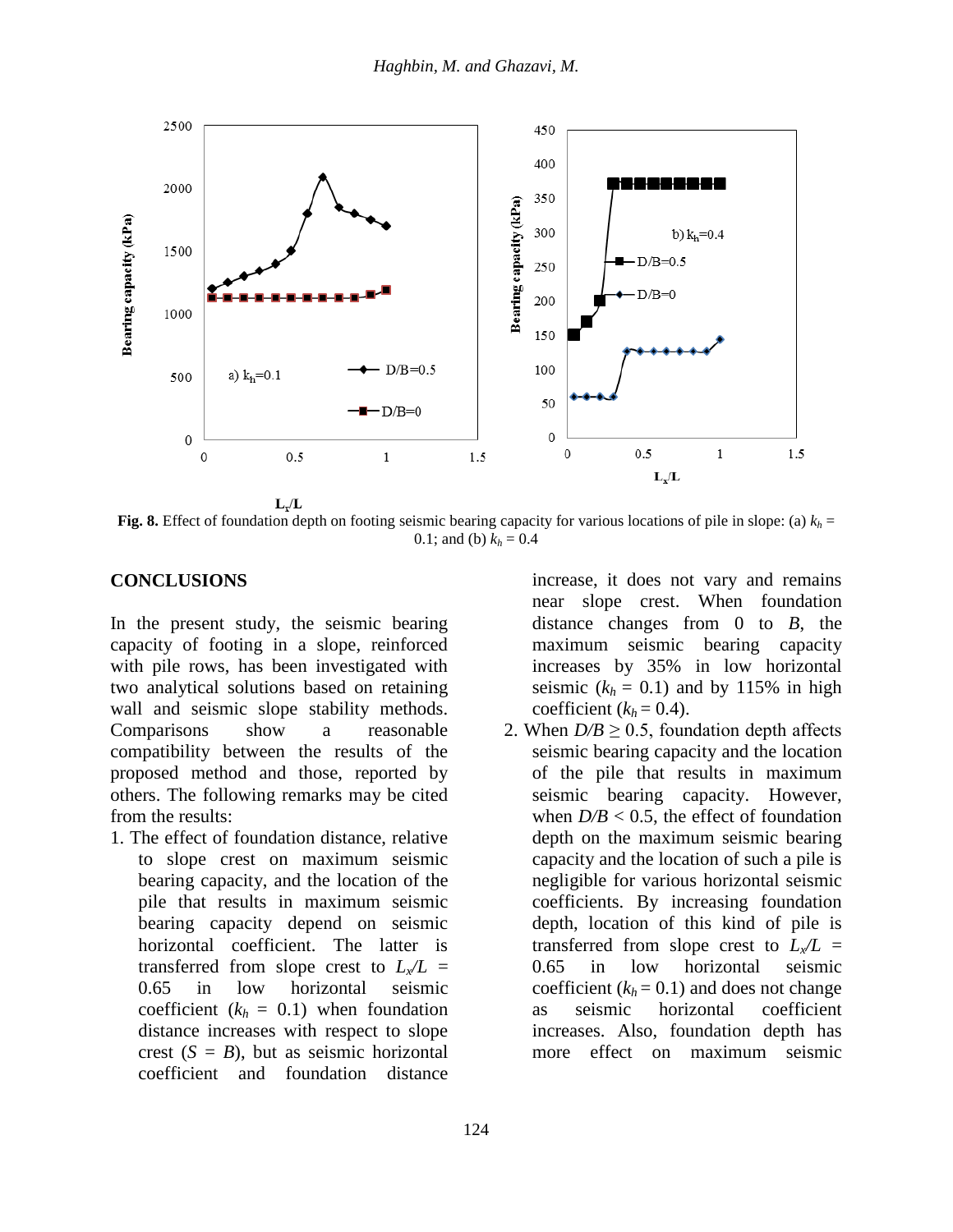bearing capacity when an increase occurs in seismic horizontal coefficient.

#### **ACKNOWLEDGEMENTS**

The author's appreciation and acknowledgement goes for the support provided by the Islamic Azad University, Islamshahr Branch.

#### **REFERENCES**

- Auslio, E., Conte, E. and Dente, G. (2001). "Stability analysis of slopes reinforced with piles", *Computers and Geotechnics*, 28(8), 591-611.
- Azzam, W.R. (2010). "Experimental and numerical studies of sand slopes loaded with skirted strip footing", *Electronic Journal of Geotechnical Engineering*, 15(H), 795-812.
- Chen, W.F. (1975). *Limit analysis and soil plasticity*, Elsevier Publishing Company, Amsterdam.
- Choudhury, D. and Rao, S. (2006). "Seismic bearing capacity of Shallow strip footings Embedded in Slope", *International Journal of Geomechanics*, 6(3), 176-184.
- Farzaneh, O., Askari, F. and Hadad, B. (2009). "Experimental modeling of three dimensional bearing capacity of footings on slopes", *Civil Engineering Infrastructures Journal*, 43(1), 85- 93.
- Hassiotist, S. and Chameau, J.L. (1997). "Design method for stabilization of slopes with piles", *Journal of Geotechnical and Geoenvironmental Engineering*, ASCE, 123(4), 314-322.
- Hansen, J.B. (1970). "A revised and extended formula for bearing capacity", *Bulletin 28*, Copenhagen, Danish Geotechnical Institute.
- Ito, T. and Matsui, T. (1975). "Methods to estimate lateral force acting on stabilizing piles", *Soils and Foundations*, 18(4), 43-59.
- Liu, Y. and Geo, F. (2015). "Dynamic stability analysis on a slope supported by anchor bolts and piles", *Electronic Journal of Geotechnical Engineering*, 20(7), 1887-1900.
- Mehmetl, M. (2009). "Determination of lateral loads on slope stabilizing piles", *Journal of Pamukkale Universitesi Miihendislik Bilimreli Dergisi*, 15(2), 194-202.
- Meyerhof, G.G. (1963). "Some recent research on the bearing capacity of foundations", *Canadian Geotechnical Journal*, 1(1), 16-27.
- Mofidi, J., Farzaneh, O. and Askari, F. (2014). "Bearing capacity of strip footings near slopes using lower bound limit analysis", *Civil Engineering Infrastructures Journal*, 47(1), 89- 109.
- Mostafa, A. and Sawwaf, E. (2005). "Strip footing behavior on pile and sheet pile-stabilized sand slope", *Journal of Geotechnical and Geoenvironmental Engineering*, ASCE, 131(6), 705-715.
- Munawi, A., Murni Dewi, S., Agoes Soehardjono, M. and Zaika, Y. (2013). "Bearing capacity of continuous footing on slope modeling with composite bamboo pile reinforcement", *International Journal of Current Engineering and Technology*, 3(2), 557-562.
- Munawir, A., Murni, D., Yulvi, Z. and Soehardjono, M. (2013). "Bearing capacity on slope modeling with composite bamboo pile reinforcement", *International Journal of Engineering and Advanced Technology (IJEAT)*, 2(5), 114-118.
- Munawir, A., Murni Dewi, S. and Zaika, Y. (2013). "Safety factor of continuous footing on slope modeling with composite bamboo pile reinforcement", *Electronic Journal of Geotechnical Engineering*, 18(K), 2177-2186.
- Ren-Ping, L. (2009). "Stability analysis of cutting slope reinforced with anti-slide piles by FEM", *GeoHunan International Conference*, Changsha, Hunan, China.
- Saran, S., Sud, V.K. and Handa, S.C. (1989). "Bearing capacity of footings adjacent to slopes", *Journal of Geotechnical Engineering*, ASCE, 115(4), 553-562.
- Wei, W.B. and Cheng, Y.M. (2009). "Strength reduction analysis for slope reinforced with one row of piles", *Computers and Geotechnics*, 36, 1176-1185.
- Xinpo, L., Siming, H. and Yong, W. (2010). "Seismic displacement of slopes reinforced with piles", *Journal of Geotechnical and Geoenvironmental Engineering*, ASCE, 136(6), 1140-1155.